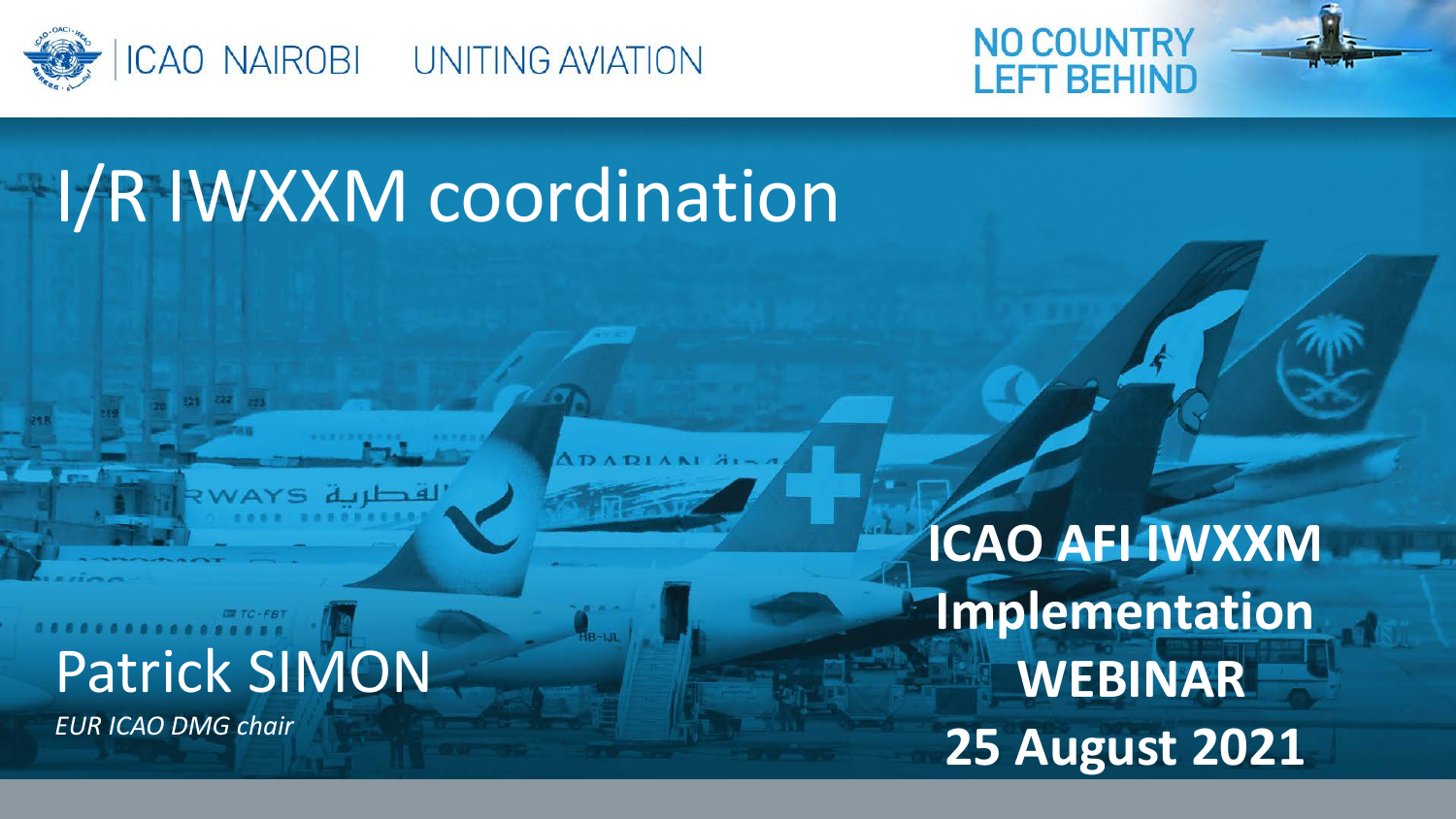



- **Full AMHS path with FTBP**
- Naming convention following WG-MIE IWXXM guidelines Document (e.g. EUR DOC 033)
- **Notification Procedure (METNO)**
- **I/R IWXXM phases and schedule**

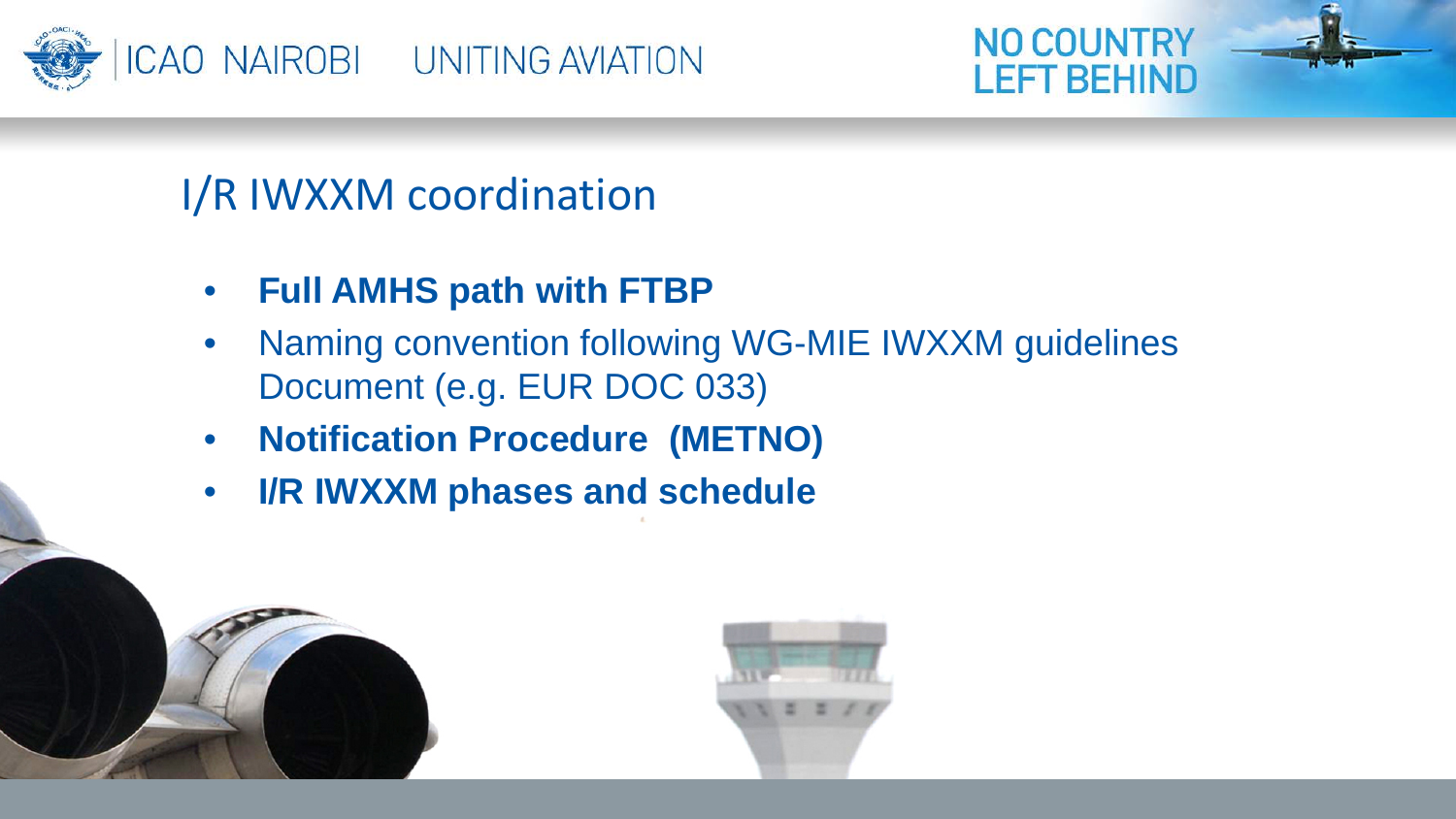



### Full path AMHS with FTBP

- IROG Dakar / IROG Pretoria & IROG Toulouse
- Necessary to plan the creation of the AMHS with FTBP capabilities **full path** between the 2 IROGs & IROGs of neighboring regions  $\rightarrow$  check path between AFS gateways  $\rightarrow$  which AFI ICAO group(s) ?
- Incertitude about which traffic / bandwidth will be used (linked to progress in IWXXM implementation)

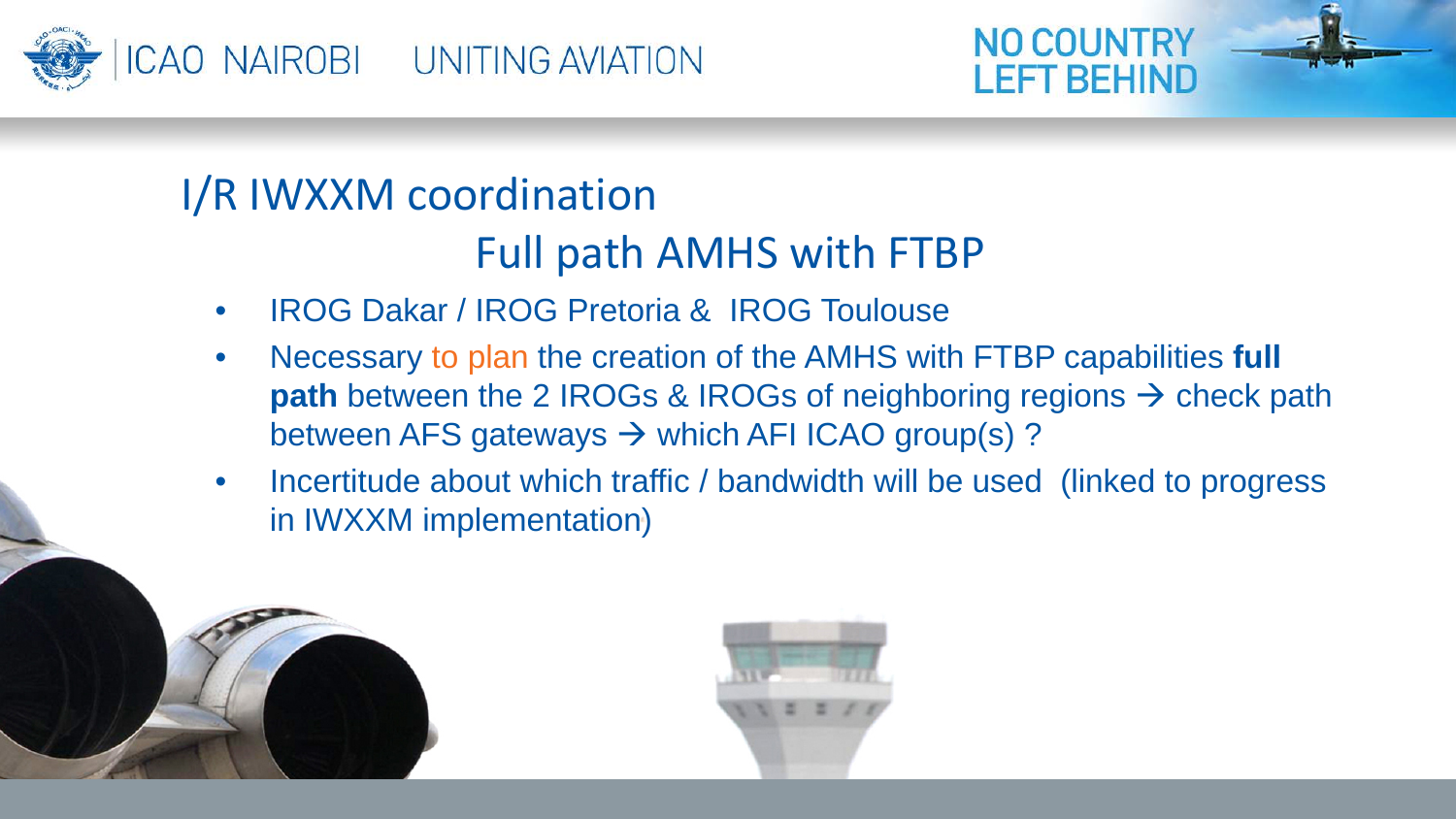



IWXXM "Files" **WMO File naming A : A**\_TTAAiiCCCCYYGGgg*BBB***\_C\_**CCCC**\_**YYYYMMddhhmmss**.xml.gz**

#### **Notification Procedure (METNO)**

Desirable to have in place such procedure prior to the operational exchange of IWXXM data in both side, example EUR -> AFI, AFI -> EUR

No translation by an IROG of external data (outside the region)

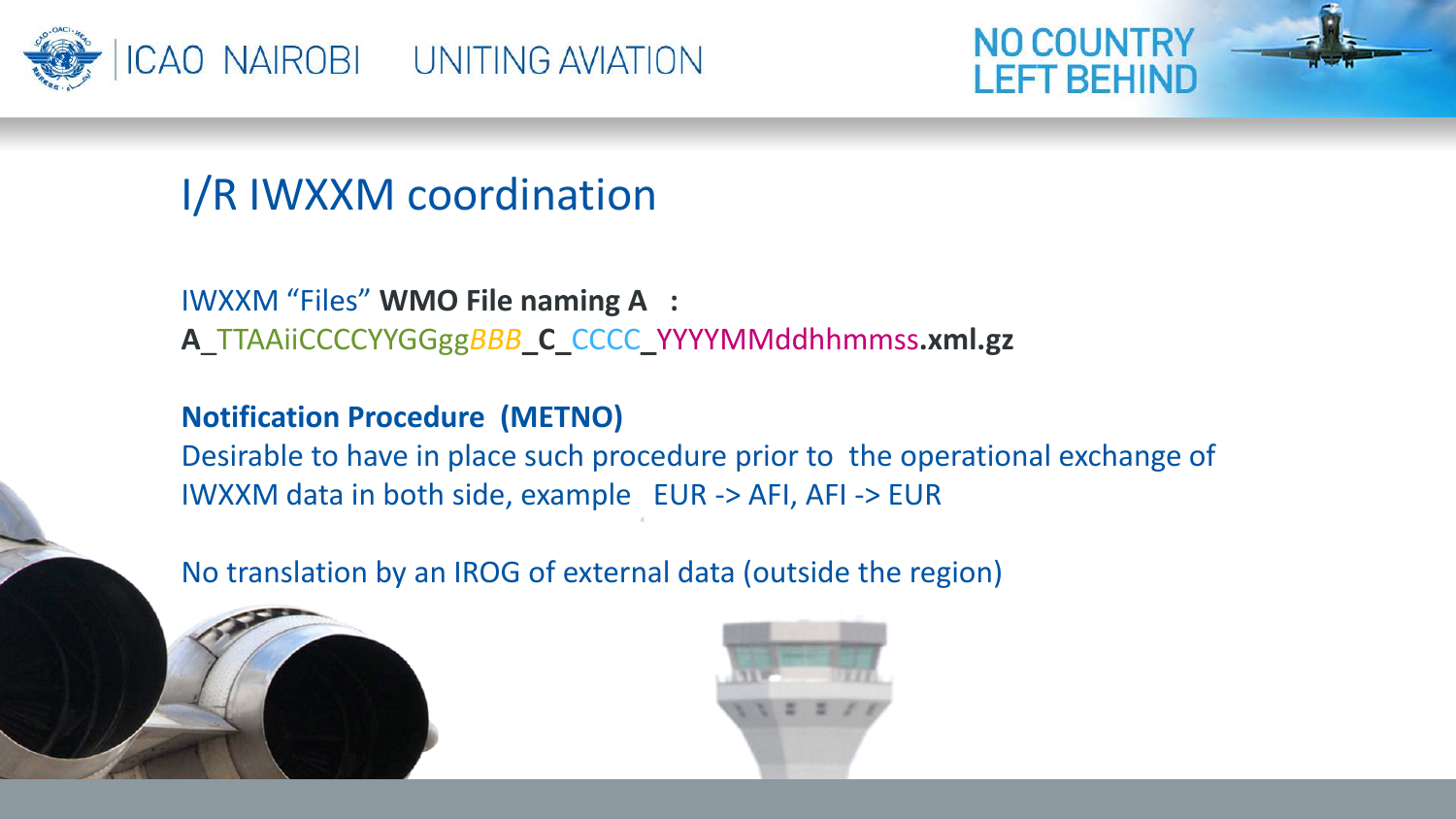



#### **I/R IWXXM phases and schedule**

- Agreeing on full period: tests (start end), then operational exchange (start)
- Agreeing on the AMHS addresses to be used ( e.g. same for IWXXM & TAC ?)
- Possibility of initial tests limited to direct exchanges via direct link and use of FTP with WMO naming (IWXXM Guidelines), then through AMHS FTBP.
- Limited amount of Data at first  $\rightarrow$  define what should be checked ( structure, content)



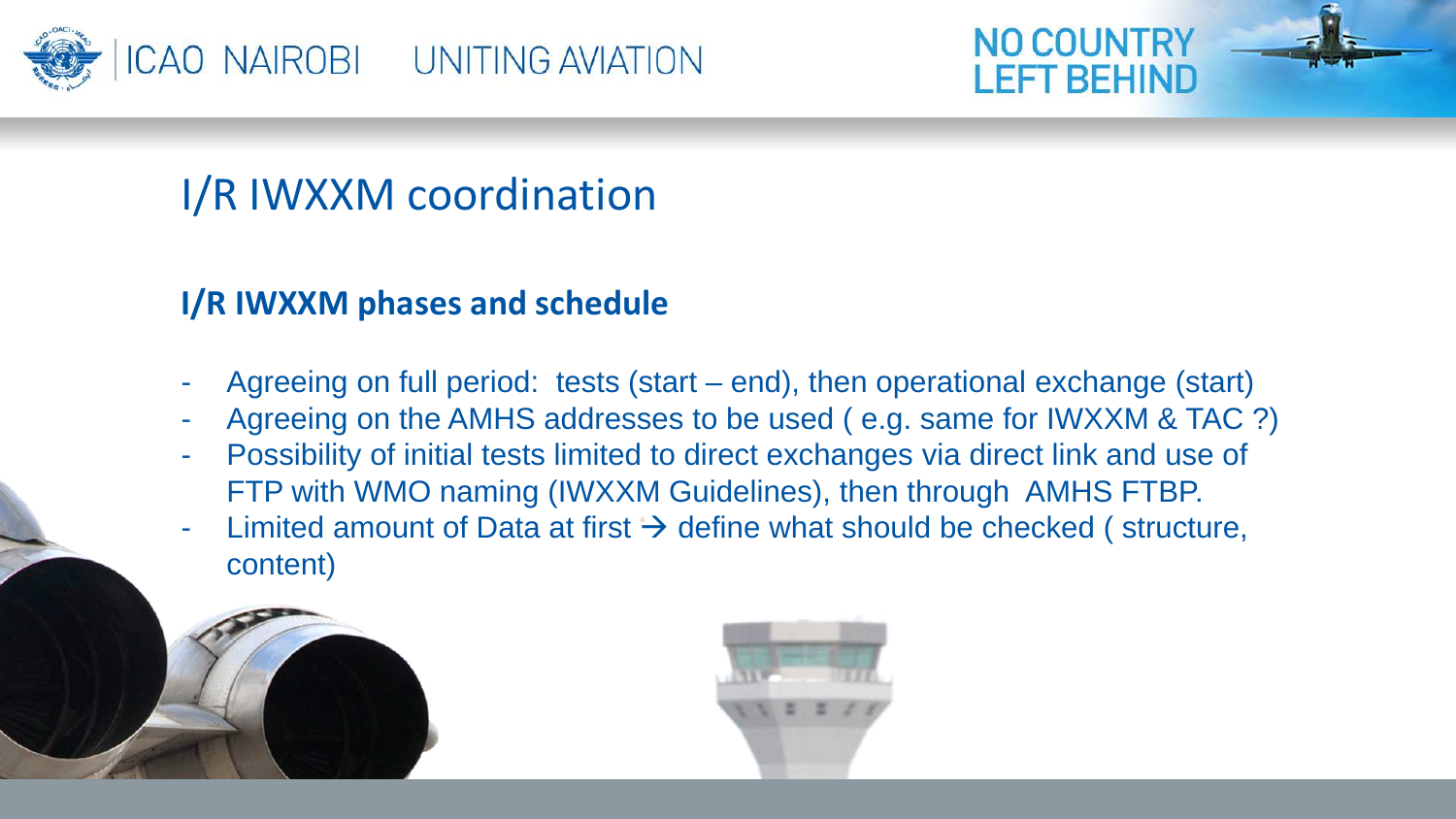



- Define the initial operation exchange data set
- Define the addresses for TAC and IWXXM for the 2 AFI IROGs, coordination with adjacent IROG(s) of neighboring regions
- Verify the bandwidth is constantly adapted
- Agree on the METNO procedure elements
- Operational focal points to be confirmed (tel, email …)
- METNO procedure between the regions to be in place (starting with AFI-EUR, both sides ?)
- Regular RV between EUR & AFI IROGs (every 6 months, other period ...)

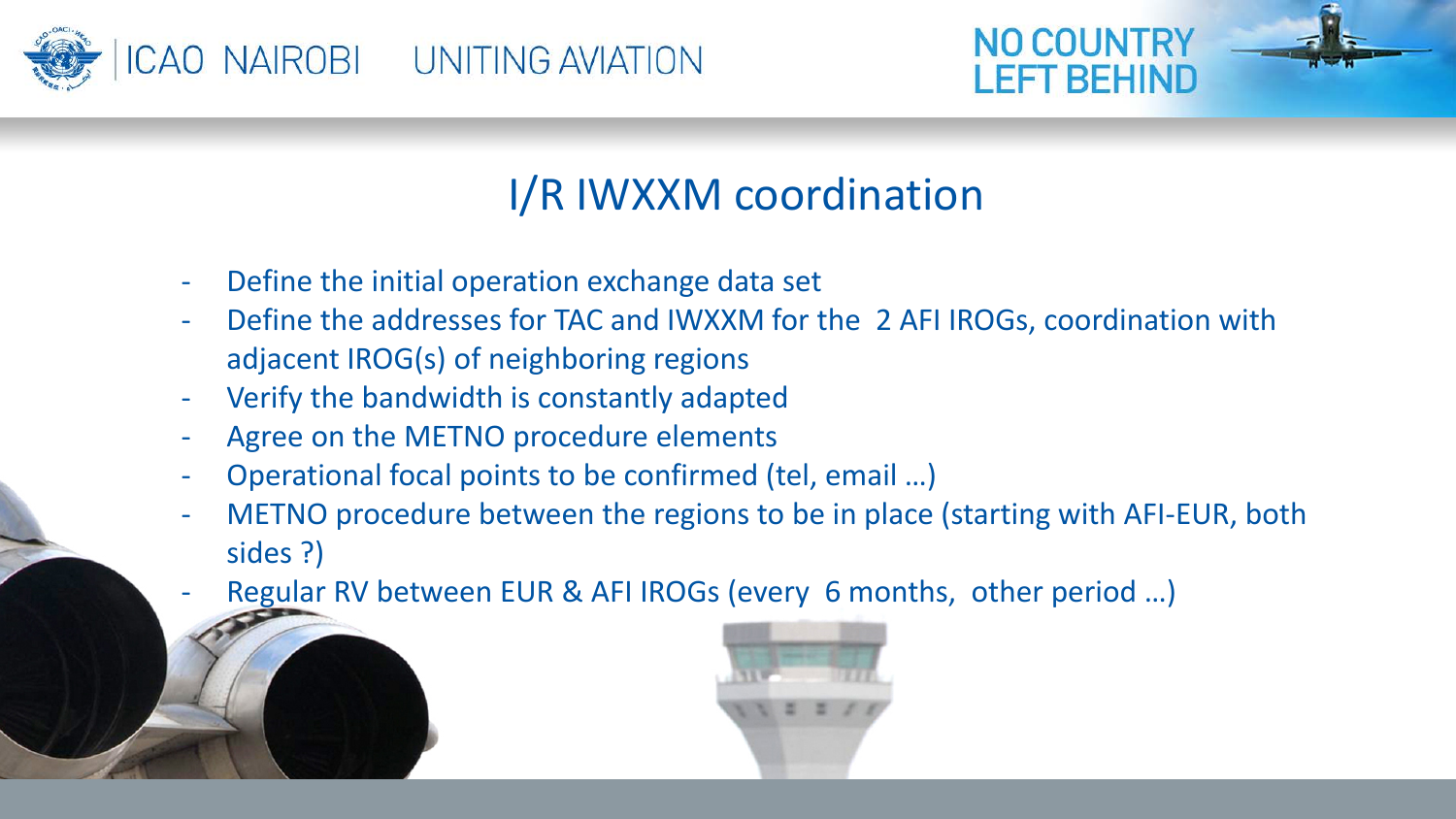



## • Questions ?